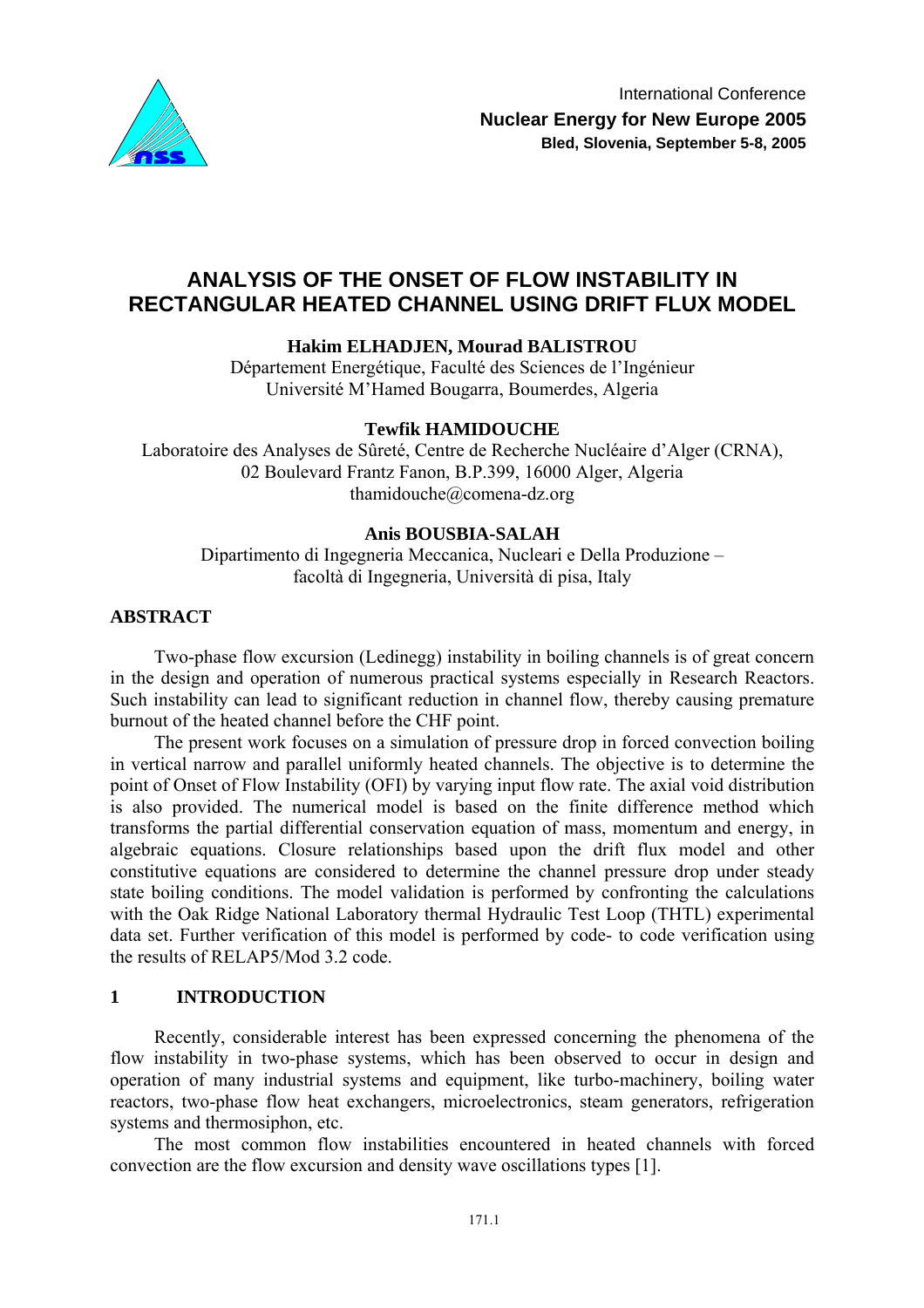The flow excursion or Ledinegg instability which belongs to the static instability is an undesirable phenomenon for several thermal-hydraulic (T/H) systems; it is a direct result of the interaction between the hydraulic characteristics of the boiling channel and the head-flow characteristics of the pump [2]. The OFI is defined as the occurrence of a minimum in the pressure drop versus flow rate curve (demand curve) for a uniformly heated channel with fixed inlet subcooling and exit pressure [1].

In the following, a steady state model is proposed for flow boiling in vertical uniformly channel at low pressure subcooled boiling conditions; the objective is to determine the point of Onset of Flow Instability (OFI).

The model is based on the drift flux model and is validated by comparison to the Best Estimate RELAP5/mod 3.2 code system [3] and to the Oak Ridge Thermal hydraulic Test Loop experimental data [4].

#### **2 PHYSICAL MODEL**

### **2.1 Conservation equations**

#### **a. Single phase region**

The liquid is compressible and one dimensional with the variable thermodynamics and transport proprieties; the steady state conservation laws in one dimension along the flow direction are:

Continuity :  
\n
$$
\frac{d(\rho_f V_f)}{dz} = 0 \implies \rho_f V_f = G = \text{Cst}
$$
\n  
\nMomentum : (1)

$$
\frac{dP}{dz} = -\frac{f_f G^2}{2D_h \rho_f} - G^2 \frac{d}{dz} \left(\frac{1}{\rho_f}\right) - \rho_f g \tag{2}
$$

Energy :  
\n
$$
\frac{di_f}{dz} = \frac{q''p_h}{A_cG}
$$
\n(3)

In Eq 3, the kinetic energy and the potential energy terms are neglected.

#### **b. Two-phase mixture region**

In the present investigation, the drift flux model is used to solve the problem; in this model, the conservation laws are written separately for each phase and then combined for the mixture. The time-smoothed, one- dimensional conservation equations as derived by Ishii and Zuber (1970) [5] are:

Conservation of mass of the mixture

$$
\frac{d(\rho_m V_m)}{dz} = 0 \quad \Rightarrow \rho_m V_m = G = Cst \tag{4}
$$

Conservation of momentum of the mixture (neglecting the effect of surface tension)

$$
\frac{dP_m}{dz} = -\frac{\rho_m f_m V_m^2}{2D} - \frac{d}{dz} \left[ \alpha \rho_g V_g^2 + (1 - \alpha) \rho_f V_f^2 \right] - \rho_m g \tag{5}
$$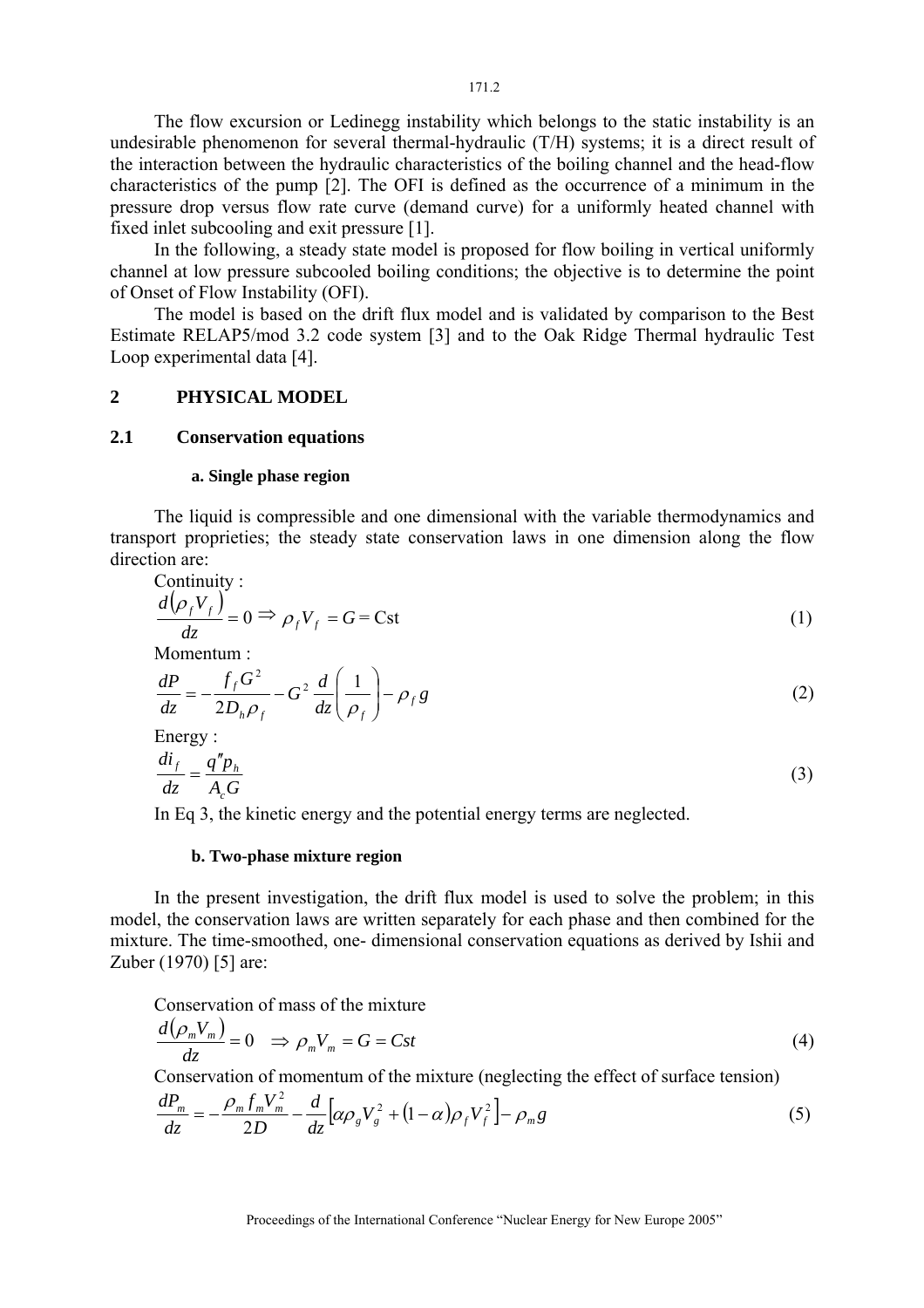In order to close the problem, the total momentum equation must then be supplemented with constitutive relationships giving the so-called drift velocity as proposed by Zuber and Findlay, 1965 [5]

$$
V_{gi} = 1.4 \left[ \frac{\sigma g \left( \rho_l - \rho_g \right)}{\rho_l^2} \right]^{1/4} \tag{6}
$$

$$
V_{g} = \frac{G}{\rho_{m}} - \frac{\rho_{l}}{\rho_{m}} \Big[ V_{gj} + (C_{0} - 1)j \Big]
$$
 (8)

$$
C_0 = 1.18
$$
  
With:  $V'_{gi} = V_{gi} + (C_0 - 1)j$  (9)

The momentum equation becomes:

$$
\frac{dP_m}{dz} = -G^2 \frac{d}{dz} \left( \frac{1}{\rho_m} \right) - \frac{d}{dz} \left[ V^2_{gi} \left( \frac{\rho_f \rho_g}{\rho_m} \frac{\rho_f - \rho_m}{\rho_m - \rho_g} \right) \right] - \frac{f_m G^2}{2D_h \rho_m} - \rho_m g \tag{10}
$$

The Conservation of energy of the mixture (neglecting the effect of the kinetic and potential energy):

$$
\frac{di_m}{dz} = \frac{q''p_h}{A_cG} - \frac{1}{G}\frac{d}{dz}\left[V'_{sj}\left(\frac{\rho_f \rho_s}{\rho_m}\right)\frac{\rho_f - \rho_m}{\rho_f - \rho_s}i_{sf}\right]
$$
\n(11)

The mixture density  $\rho_m$ , the mixture pressure  $P_m$ , the mixture velocity  $V_m$  and the mixture enthalpy  $i_m$  are defined as:

$$
\rho_m = \alpha \rho_g + (1 - \alpha) \rho_f
$$
  
\n
$$
P_m = \alpha P_g + (1 - \alpha) P_f
$$
  
\n
$$
V_m = \frac{\alpha \rho_g V_g}{\rho_m} + \frac{(1 - \alpha) \rho_f V_f}{\rho_m}
$$
  
\n
$$
i_m = \frac{\alpha \rho_g i_g}{\rho_m} + \frac{(1 - \alpha) \rho_f i_f}{\rho_m}
$$

The following simplification assumptions are introduced:

- There is no pressure difference between the phases:  $P_m = P_g = P_f = P$ 

- The enthalpy of the vapor phase is constant and is equal to the corresponding saturation value.

### **2.2 Heat transfer and constitutive correlations**

To understand the phenomenon of heat removal during up-flow in a heated channel, the different regimes that could appear in the channel should be identified and considered separately with adequate transition from one to another [5]. However, in the present, only flow patterns before CHF will be investigated. For illustration, idealized flow patterns encountered in a vertical upward flow in a heated channel are schematically shown in figure1.

The first step is to identify the different heat transfer mechanism involved. This consist in the identification of the location where onset of nucleate boiling (ONB) is initiated; up to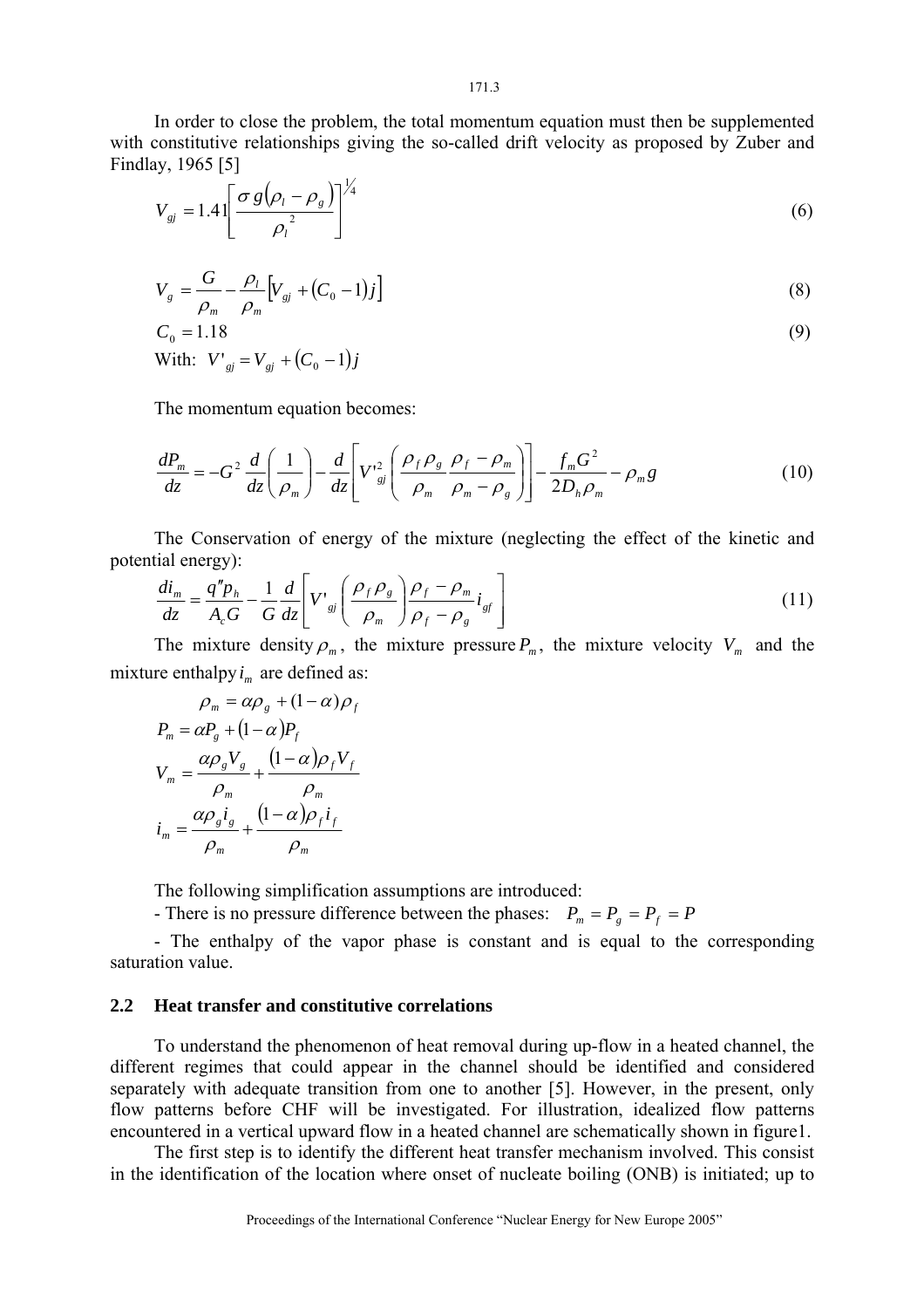this position, single phase heat transfer prevails and the related position is noted  $Z_{\text{onb}}$ . Upstream  $Z_{\text{onb}}$ , some bubbles are formed but they remain attached to the wall or condense when they detach until a certain position where the bubbles that detach do not condense and mix with the subcooled liquid; this position is noted  $Z_d$ . Upstream  $Z_d$ , the two-phase flow regime prevails until the liquid reaches the saturation. Constitutive correlations are used to define the T/H conditions relevant to these two positions.



Figure 1: Patterns encountered in a vertical upward flow in a heated channel [5]

#### **2.2.1 Single phase region**

The heat transfer coefficient  $h_{sp}$  is calculated for turbulent forced flow by Dittus-Boelter correlation [5]

$$
Nu = \frac{h_{sp}D_h}{K_L} = 0.023 \left(\text{Re}_l\right)^{0.8} \left(\text{Pr}_l\right)^{0.4} \tag{12}
$$

#### **2.2.2 The Onset of Nucleate Boiling**

Subcooled nucleate boiling (corresponding to  $Z_{\text{onb}}$ ) is initiated when wall temperature exceeds local coolant saturation temperature by ∆*Tonb* given by Bergles-Rohsenow correlation [5]

$$
\Delta T_{\text{onb}} = \left(\frac{5}{9}\right) \left[ \frac{q''}{1082 p^{1.158}} \right]^{\frac{p^{0.0234}}{2.16}} \tag{13}
$$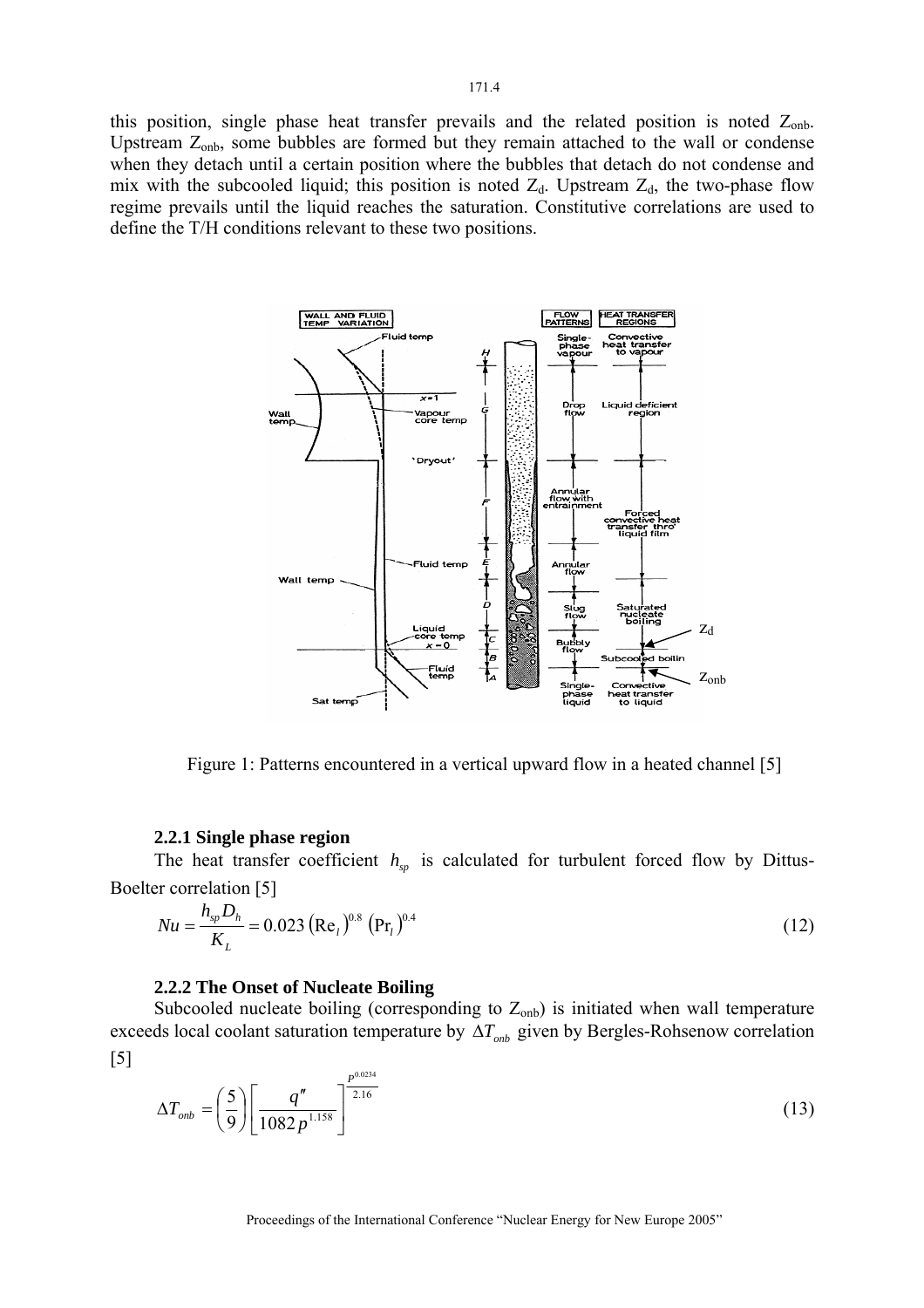# **2.2.3 Partial Subcooled nucleate boiling region:**  $T_i(z) \leq T_i(z_d)$

In this region, which is upstream of OSV and downstream of ONB, the heat transfers are done at the same time by nucleate boiling  $(h_{NCR})$  and by forced convection in liquid phase  $(h_{CF})$ . The surface heat flow exchanged is given by the modified Chen correlation [5]

$$
q'' = h_{NCB}(T_w - T_{sat}) + h_{CF}(T_w - T_f)
$$
\n(14)

# - The wall surface temperature is given by the modified Chen correlation [5]

$$
T_w(z) = \frac{q'' + h_{NB}T_{sat}(z) + h_{CF}T_l(z)}{h_{NCB} + h_{CF}}
$$
\n(15)

$$
h_{CF} = 0.023 \left[ \frac{G(1-X)D_h}{\mu_l} \right]^{0.8} \left[ \frac{\mu_l C p_l}{k_l} \right]^{0.4} \left( \frac{k_l}{D_h} \right) F \qquad \text{and} \qquad F = 1 \qquad (16)
$$

For  $h_{NCB}$ , Chen used the equation of Zuber and Forster correlation:

$$
h_{NCB} = 0.00122 \left[ \frac{k_l^{0.79} C p_l^{0.45} \rho_l^{0.49}}{\sigma^{0.5} \mu_l^{0.29} H_{gl}^{0.24} \rho_v^{0.24}} \right] \Delta T_{sat}^{0.24} \Delta P_{sat}^{0.75} S
$$
 (17)

#### **2.2.4 The Onset of Significant Vapor (OSV)**

The detachment temperature corresponding to axial position  $z_d$  is identified when:

$$
T_{sat} - T_l(z) \leq \Delta T_d \tag{18}
$$

Where, according to Saha and Zuber criteria:

$$
\Delta T_d = 0.0022 \left[ \frac{q'' D_h}{k_f} \right] \quad \text{if} \quad P_e < 70000 \tag{19}
$$

$$
\Delta T_d = 153.8 \left[ \frac{q D_h}{G C_P} \right] \quad \text{if} \quad P_e \ge 70000 \tag{20}
$$

### **2.2.5 Partial Subcooled nucleate boiling region:**  $T_l(z) \leq T_{sat}(z)$

- Evolution of the temperature of the wall The wall surface temperature is given by the modified Chen correlation

$$
T_w(z) = \frac{q'' + h_{NB}T_{sat}(z) + h_{CF}T_l(z)}{h_{NCB} + h_{CF}}
$$
(21)

### **2.3 Friction factors**

The Fanning friction factor  $f$ , is given under the following conditions:<br> $f = 24 \text{Re}^{f}$   $f = 24 \text{Re}^{f}$ 

for Re  $_f$  < 2300 (22)

$$
f = 5.4E - 3 + 2.3E - 8(\text{Re}_f)^{3/4} \qquad \qquad \text{for} \quad 2300 \le \text{Re}_f < 4000 \tag{23}
$$

$$
f = 1.2810^{-3} + 0.1143 \text{Re}_f^{-0.3} \qquad \text{for } 4000 \le \text{Re}_f \tag{24}
$$

The friction factor is equal to:  $f_f = 4 * f$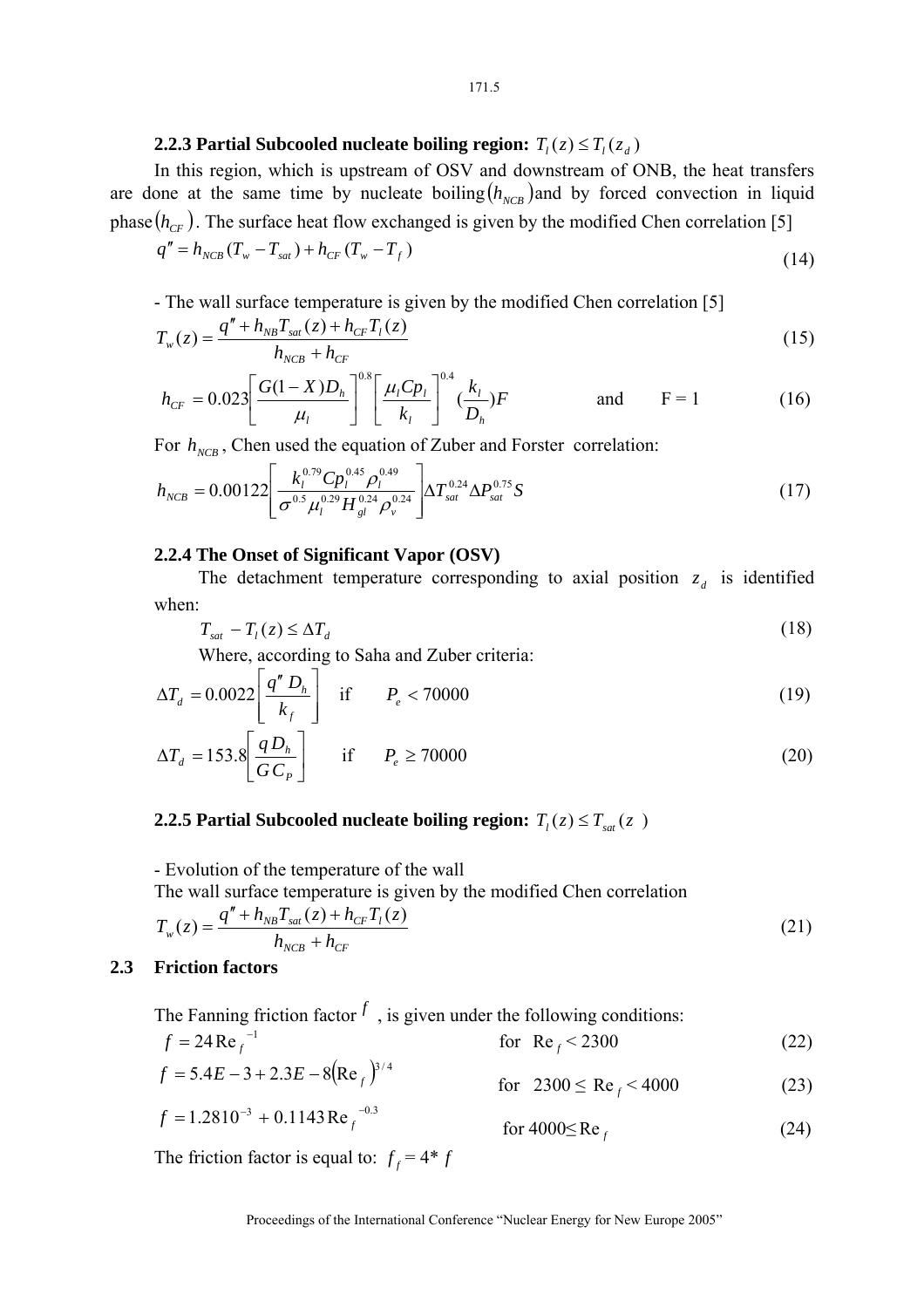In the region, which is upstream of OSV and downstream of ONB,  $f_f$  is corrected by the two phase multiplier factor given by the Owens and Schrock formula [5] as :

$$
f_f = 4f[0.97 + 0.28 \exp(6.13\psi)]
$$
\n(25)

$$
\psi = 1 - \frac{\left(T_{sat} - T_f(z)\right)}{\left(T_{sat} - T_f(z_{omb})\right)}
$$
(26)

Upstream Zd, the friction factor is given by Blasius correlations [5]:

$$
f_m = 0.316(\text{Re}_p)^{-0.25} \qquad \text{for} \quad \text{Re}_p < 10^5 \tag{27}
$$

$$
f_m = 0.079(\text{Re}_p)^{-0.25} \qquad \text{for} \quad \text{Re}_p \ge 10^5 \tag{28}
$$

### **2.4 Numerical resolution**

The conservations equations together with the equation of state and the constitutive relations are solved under the following conditions:

- Constant inlet temperature  $T_{f\text{ inlet}}$ .
- Constant and uniform heat flux *q*′′.
- Constant exit pressure  $P_{\text{exp}}$ .
- No pressure difference between the phases.

The enthalpy of the vapor phase is a constant and is equal to the corresponding saturation value. The governing equations are discretized in the flow direction using the finite difference method and are solved iteratively for a given inlet mass flow G and arbitrary inlet Pressure P<sub>in</sub>. The outlet pressure is then calculated and compared to the tabulated (or known and fixed) value  $P_{\text{exp}}$ . The results are accepted when the difference is lower than a specified acceptable error. The physical properties of the liquid are calculated at each node depending on the local conditions (P, T) by using NBS/NRC Steam Tables [6].

### **3 VALIDATION**

### **3.1 Experimental apparatus**

The Oak-Ridge National Laboratory (ORNL) –Thermal Hydraulic Test Loop (THTL) [4] is an experimental facility aimed to support the development of the ORNL Advanced Neutron Source Reactor (ANSR). The primary objective of this facility was to investigate thermal limits of the ANSR nominal conditions for normal operations and safety margins analysis. The THTL was built and designed to provide a simulated full-length coolant subchannel of the ANSR, allowing experimental determination of the thermal limits (FE and CHF) under anticipated ANSR T/H conditions. A schematic diagram of the cross section of the test section is given in Figure 2.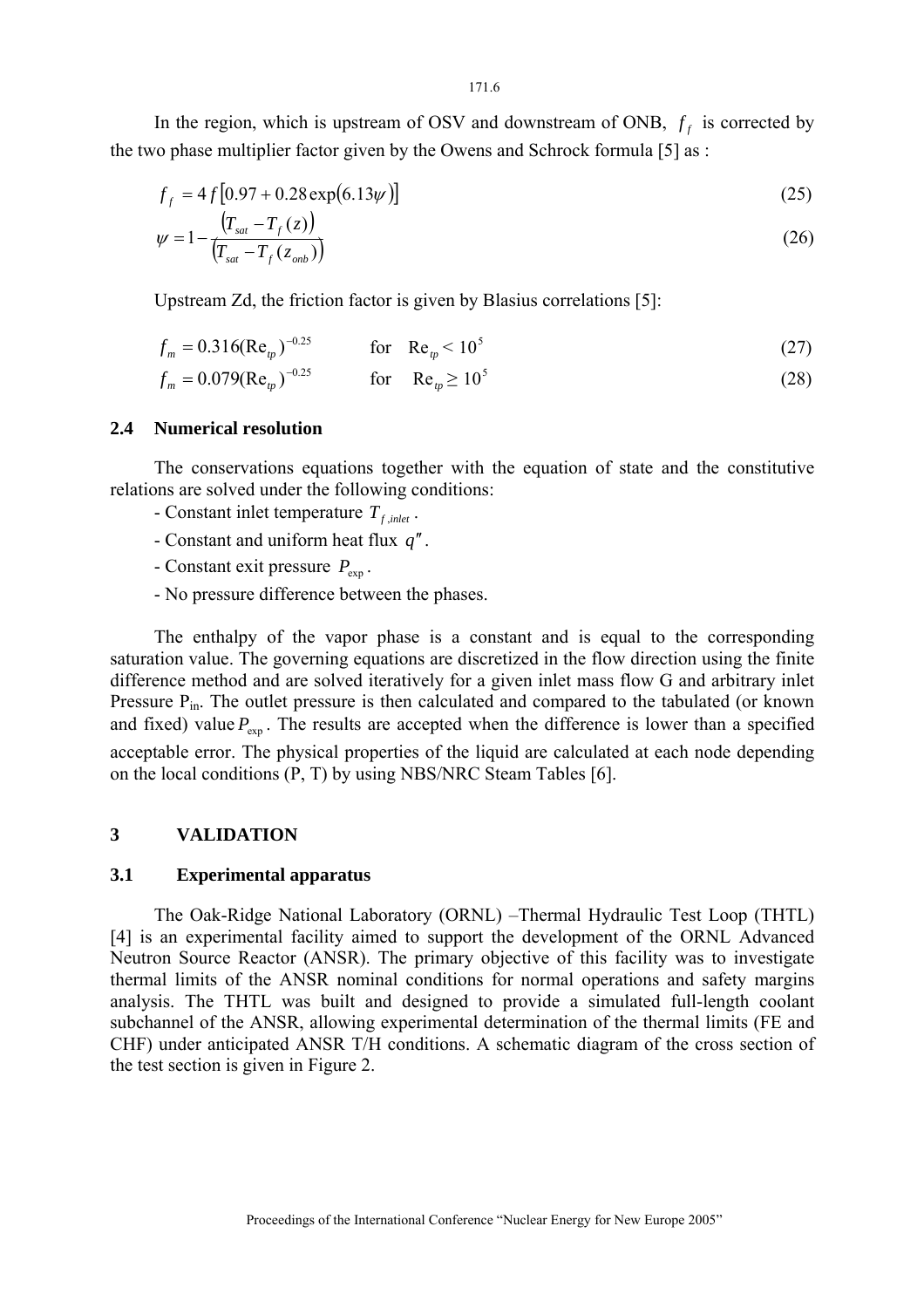

Figure 2: cross section of the test section and the cooling channel [4]

The experiments were conducted under these T/H conditions:

- Coolant is light water in upward flow.
- Inlet coolant temperature: 45°C.
- Exit coolant pressure: 1.7 MPa.
- Local (exit) heat flux range: 0.7 -18 MW/m2.
- Corresponding exit velocity range: 2.8 28.4 m/s.
- Channel configuration: rectangular 1.27 x 12.7 x 507mm.

# **3.2 Simulation procedure**

The Flow excursion tests (without burnout) are initiated by controlling the test section flow to level where no boiling exists at the target heat flux level before the power is applied to the test section. Exit pressure is controlled and set to 1.7MPa whereas the inlet temperature was fixed through a heat exchanger to 45°C and the system is let to stabilize. After a while, the inlet velocity is reduced to a lower level and the system is allowed to stabilize at the new fixed velocity and the corresponding channel pressure drop and other important parameters were recorded. The same process is followed until the upturn of the pressure drop curve is observed. Following this process, pressure drop curves have been reported for different heat fluxes.

In order to reflect this experimental procedure by the model, the flow rate is decreased gradually step by step beginning from higher flow rate until the minimum of pressure drop is obtained allowing the system to stabilize between two successive steps.

# **3.3 RELAP5/Mod 3.2 Nodalization**

RELAP5/Mod 3.2 has been used to recalculate four experimental operating conditions in the THTL [3]. The objective was to determine the T/H conditions that induce an Onset of Flow Instability (OFI). This is done by representing the curve Pressure Drop  $(\Delta P)$  vs. Mass flux (G) and to identify the minimum of this curve. This point is identified as the OFI point.

# **4 RESULTS AND DISCUSSION**

In a first step, the cold case with no power applied to the test section is reproduced by the model as shown on figure 3. The pressure drop obtained by our model shows good agreement with experimental data. The mean deviation is about 7%. The good agreement obtained for cold case allows us to consider that the correlation used as suitable for the test section configuration.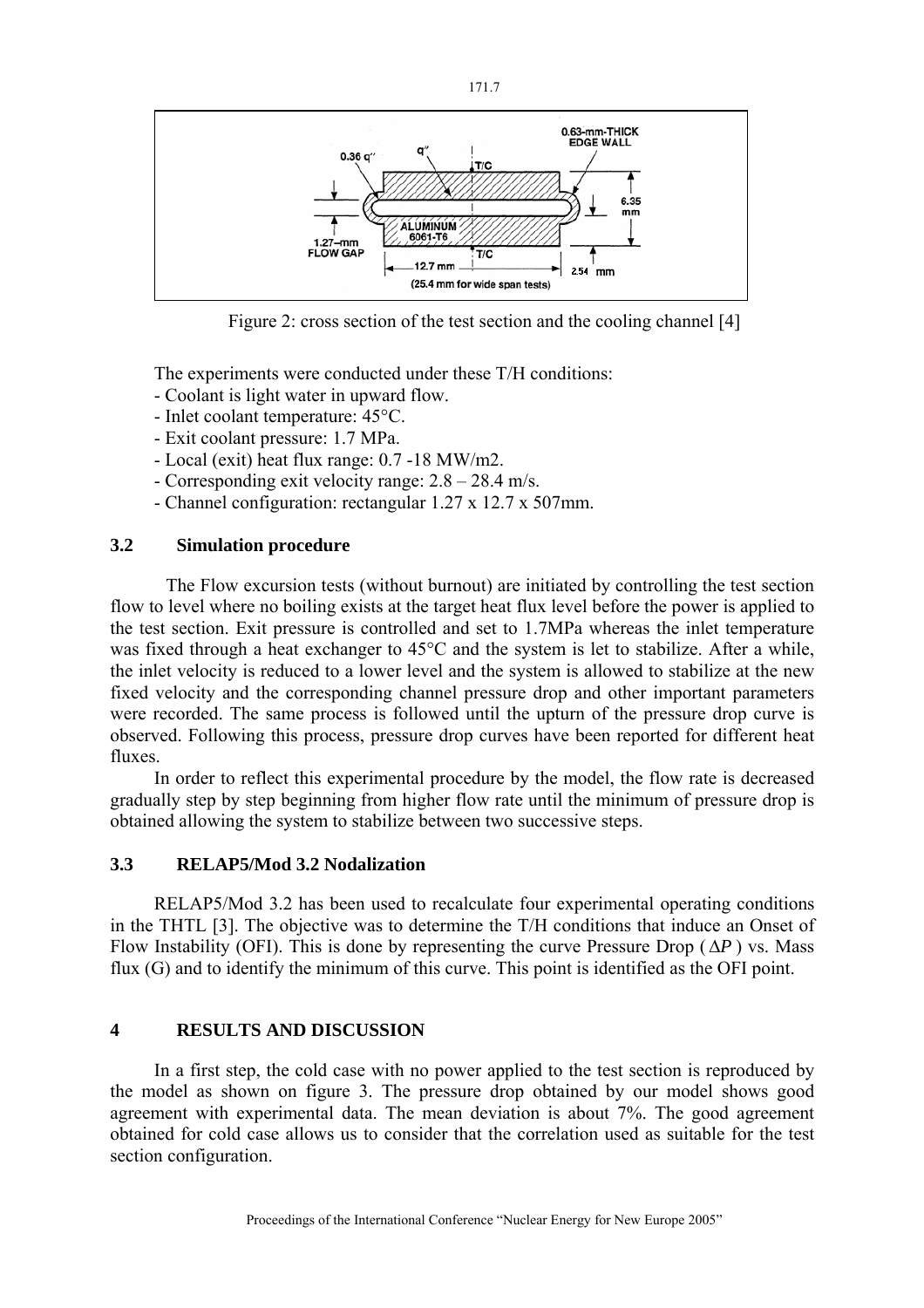

Figure 3 : Reproduction of the cold case

In a second step, four hot cases are reproduced with this model and the pressure drop curves obtained are shown on figures 4 through 7. On this figures, one can notice a good representation of the pressure drop of the considered test cases and the deviations observed are quite acceptable regardless the simplicity of the model. The summary of the main parameters obtained are compared to experimental data on table 1. Also a comparison with RELAP5/mod 3.2 [3, 7] is provided.

The comparison with RELAP5 results has shown that the discrepancies are growing from higher heat flux to lower heat fluxes whereas the inverse is valuable for the developed model.



Figure 4: Pressure drop for heat flux of 2.0 MW/m2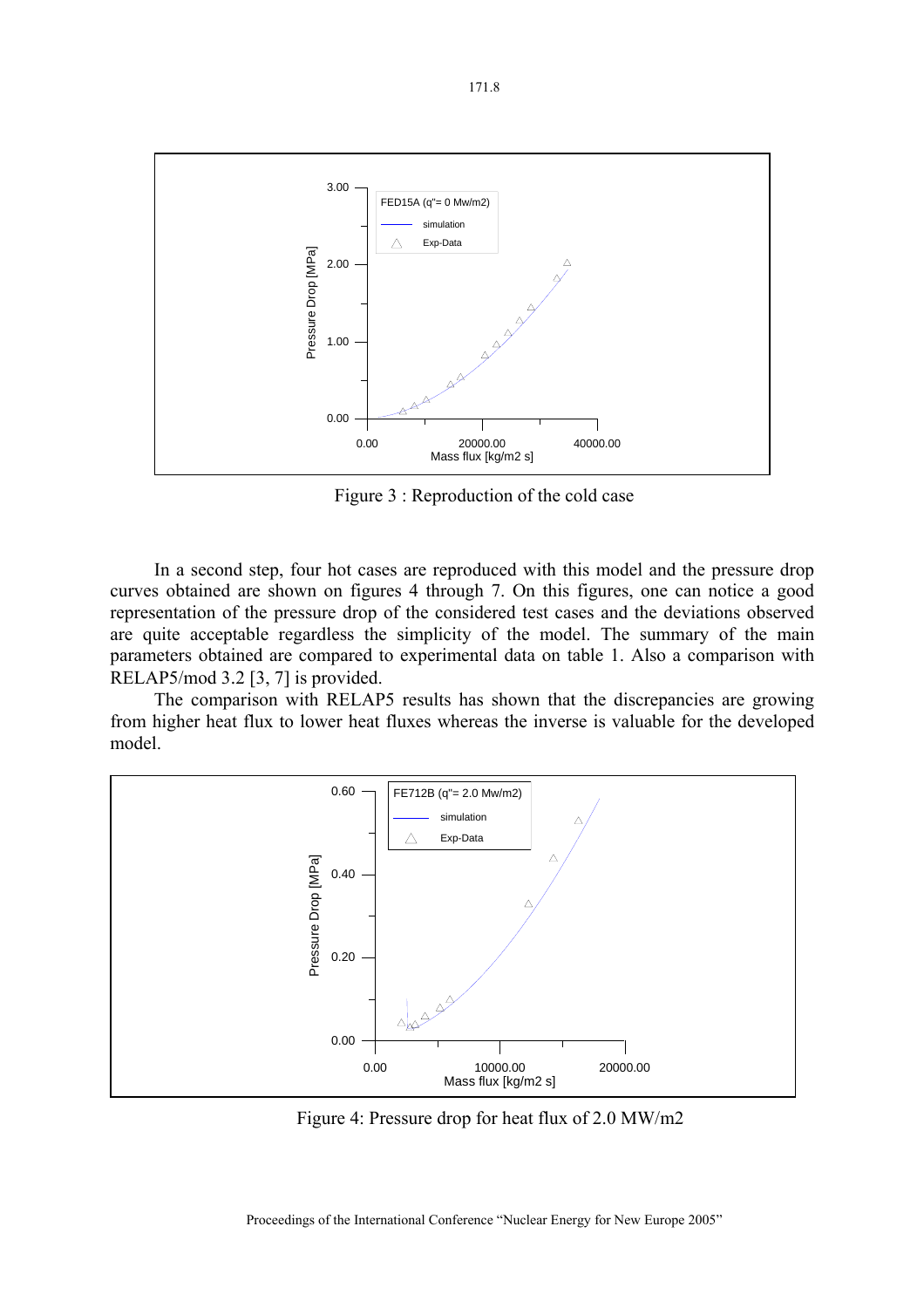Furthermore, the critical flow which may induce flow instability is obtained by the model with an acceptable error (between 2 and 11%). The code RELAP5 estimates this critical mass flow with an error ranging between 9.4 to 18.6% [7].

Considering the low fraction of void obtained by our model, one can assume that the OFI could appear in the highly subcooled region, far from OSV point whereas, in case of the code RELAP5/Mod 3.2, calculated void fractions are almost greater indicating that the OFI could arise after OSV. However, as indicated by the authors [3, 7], the void is overestimated due to some lacks of the RELAP5/mod 3.2 subcooled model at low pressure; this fact also confirmed by several other authors.



Figure 5: Pressure drop for heat flux of 5.3 MW/ $m^2$ 



Figure 6: Pressure drop for heat flux of 7.4 MW/ $m^2$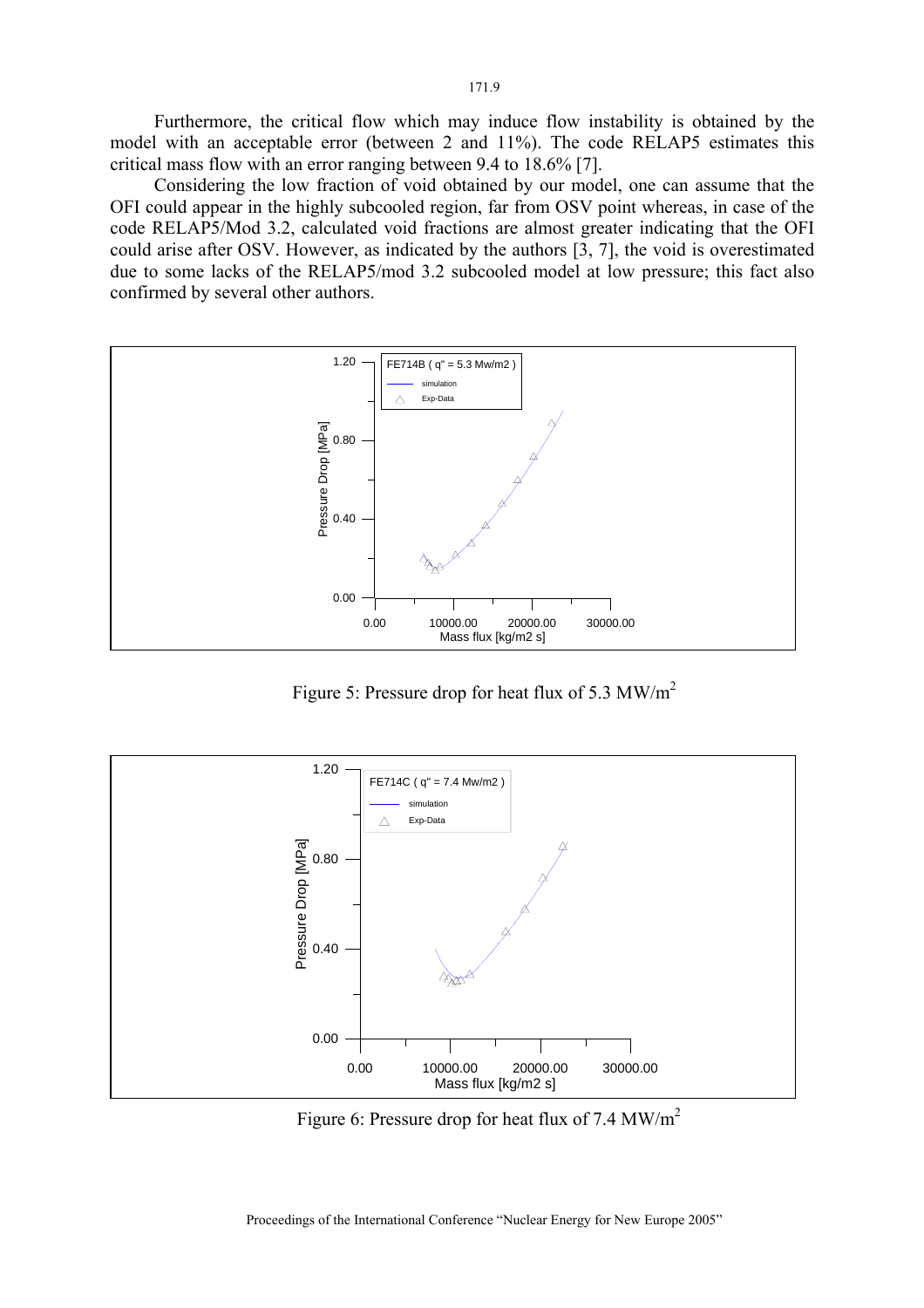

Figure 7: Pressure drop for heat flux of 9.4 MW/m<sup>2</sup>

| Experiment N°                        | <b>FE712B</b> |        |                          |      | <b>FE714B</b> |        |        |      |
|--------------------------------------|---------------|--------|--------------------------|------|---------------|--------|--------|------|
| Parameter                            | Model         | Relap5 | Exp                      | Err  | Model         | Relap5 | Exp    | Err  |
| $q''$ [Mw/m <sup>2</sup> ]           | 2.00          |        |                          |      | 5.3           |        |        |      |
| <b>OFI</b><br>DP<br>at               | 0.030         | 0.023  | 0.033                    | 9.10 | 0.151         | 0.105  | 0.142  | 6.33 |
| [MPa]                                |               |        |                          |      |               |        |        |      |
| <b>OFI</b><br>G<br>at                | 2850          | 2360   | 2900                     | 1.72 | 8100          | 6180   | 7500   | 8.00 |
| $\left[\text{kg/m}^2\text{s}\right]$ |               |        |                          |      |               |        |        |      |
| $T_{f, exit} [^{\circ}C]$            | 169.77        | 197.6  | 183.1                    | 7.28 | 162.61        | 197.1  | 174.32 | 6.32 |
| $T_{w, exit} [^{\circ}C]$            | 213.66        | 226.5  | 214.39                   | 0.34 | 218.6         | 243.4  | 225.59 | 3.09 |
| Void %                               | 4.18          | 32     | $\overline{\phantom{0}}$ |      | 1.88          | 49.76  |        |      |

|  | Table 1: Summary of main parameters |
|--|-------------------------------------|
|  |                                     |

| Experiment N°                   | <b>FE714C</b> |        |        |       | <b>FE715C</b> |        |       |       |
|---------------------------------|---------------|--------|--------|-------|---------------|--------|-------|-------|
| Parameter                       | Model         | Relap5 | Exp    | Err   | Model         | Relap5 | Exp   | Err   |
| $q''$ [Mw/m <sup>2</sup> ]      | 7.4           |        |        | 9.4   |               |        |       |       |
| <b>OFI</b><br>DP<br>at          | 0.268         | 0.187  | 0.248  | 8.06  | 0.432         | 0.312  | 0.359 | 20.33 |
| [MPa]                           |               |        |        |       |               |        |       |       |
| <b>OFI</b><br>G<br>at           | 10950         | 8680   | 10000  | 9.50  | 14900         | 12230  | 13500 | 10.37 |
| $\left[\mathrm{kg/m^2s}\right]$ |               |        |        |       |               |        |       |       |
| $T_{f, exit} [^{\circ}C]$       | 162.78        | 196.7  | 182.3  | 10.70 | 157.75        | 187.5  | 173.6 | 9.13  |
| $T_{w, exit} [^{\circ}C]$       | 223.57        | 251.5  | 228.37 | 2.10  | 219.86        | 251.7  | 250.0 | 12.05 |
| Void %                          | 1.60          | 49.85  | -      |       | 1.18          | 16.16  |       |       |

Note:

q" : applied heat flux

G: inlet mass flux

DP: pressure drop

 $T_{f, exit}$ : Bulk liquid exit temperature

 $T_{w, exit}$ : wall temperature

Exp : Experimental data

Err: standard deviation of our model data to experimental data

Proceedings of the International Conference "Nuclear Energy for New Europe 2005"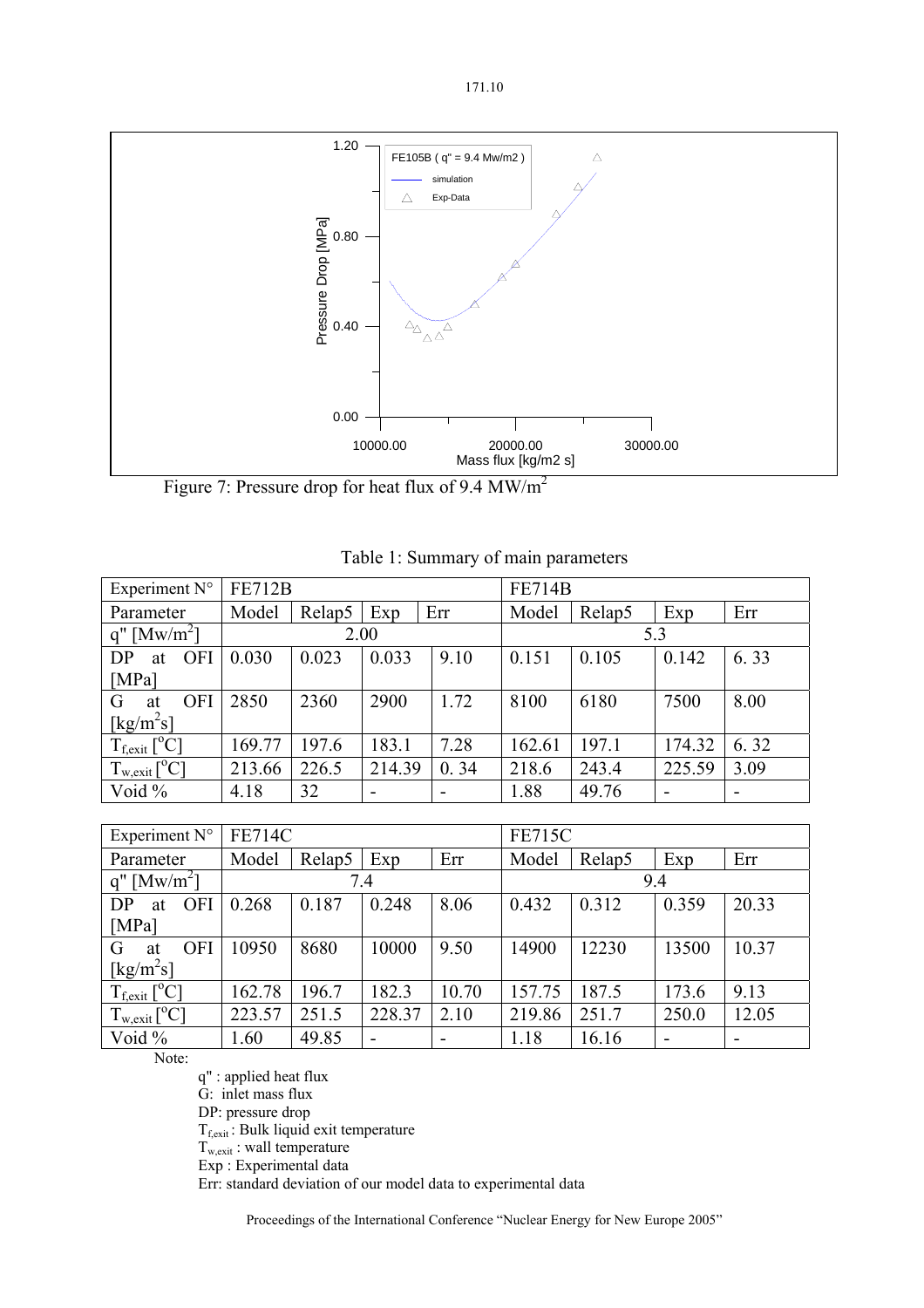#### 171.11

### **5 CONCLUSION**

 The model presented in this present study enabled us to predict the Ledinegg onset of flow instability (OFI), with a good agreement with the measurement. It shows that the instability appears before the OSV (Onset of Significant Vapor) since the number of Stanton obtained by simulation in all the experiments, remains lower than 0.0065.

Furthermore, this study confirms once more that the drift flux model is a reasonable and useful model to obtain acceptable results in relatively short time compared to more sophisticated models such as RELAP5 code.

#### **NOMENCLATURE**

- 
- **q**" Heat flux density,  $\left[W/m^2\right]$
- 
- 
- $\rho$  Density, [kg/ m<sup>3</sup>]
- $\mu$  Dynamic viscosity of the fluid, [Pa.s]  $A_c$  Cross-section area, [m]
- 
- 
- $f_m$  Two-phase mixture friction factor **g**<br>**G** Mass velocity, [kg/m<sup>2</sup>s] **h**
- **G** Mass velocity,  $\lceil \text{kg/m}^2 \text{s} \rceil$
- *igf* Latent heat of evaporation, [J/kg] *i* Enthalpy, [J/kg] **j** Volumetric flux,  $[m/s]$  **k**<sub>f</sub> Liquid thermal c
- 
- 
- $P_e$  Peclet number, G  $D_h C_p/K_f$

#### **Subscripts**

| <b>g</b> Vapour phase | Liquid phase     | <b>onb</b> onset of nucleate boiling     |
|-----------------------|------------------|------------------------------------------|
| sp Single phase       | <b>m</b> mixture | <b>osy</b> onset of significant void     |
| <b>tp</b> Two-phase   | w wall           | <b>DNB</b> departure of nucleate boiling |

- **Pr** Prandtl number,  $c_n \mu / K_f$  **Re** Reynolds number,  $G.D_h/\mu$ 
	- ] **T** Temperature, [°C]
- **V** fluid velocity,  $[m/s]$  **X** Thermodynamic quality
- *α* Void fraction  $\Gamma_g$  Mass rate of vapor generation per unit volume, [kg/m<sup>3</sup>s]
	- $\sigma$  Surface tension, [N/m]
	-
	-
- $\mathbf{C_p}$  Specific heat,  $[J/kg \text{ k}]$ <br> **D<sub>h</sub>** hydraulic diameter,  $[m]$ <br> **C**<sub>f</sub> Single phase liquid friction  $f$  **Fanning friction factor**  $f$  **Single phase liquid friction factor** 
	- Acceleration due to gravity,  $\lceil m/s^2 \rceil$
	- $\mathbf{h}$  Local heat transfer coefficient,  $\left[\text{W/m}^2\text{K}\right]$ 
		-
- **j** Volumetric flux, [m/s] **k***f* Liquid thermal coefficient
- **P** Pressure, [MPa] **P**<sub>h</sub> Heated perimeter, [m]
	- **g onb** onset of nucleate boiling
	- **space** of significant void
	-

### **REFERENCES**

- [1] C. H.OH and J. C. Chapman, "Two-phase flow instability for low boiling in vertical uniformly heated thin rectangular channels", *Nuclear Technology*. vol. 113, pp. 327-337, March 1996
- [2] G. M. Roach Jr., S. I. Abdel-Khalik, S. M. Ghiaassiann, M. F. Dowling and S. M. Jeter, "Low-Flow Onset of Flow Instability in Heated Microchannels", *Nuclear Science and Engineering*. vol. 133, pp. 106-117, 1999
- [3] T. Hamidouche, A. Bousbia-Salah and F. D'Auria. ''RELAP5/Mod 3.2 code assessment study under low pressure Onset of Flow Instabilities", *Proc. Int. Conf. Nuclear Energy in Central Europe '2004*, Portorož, Slovenia, Sept. 6-9, 2004, pp. 251-258.